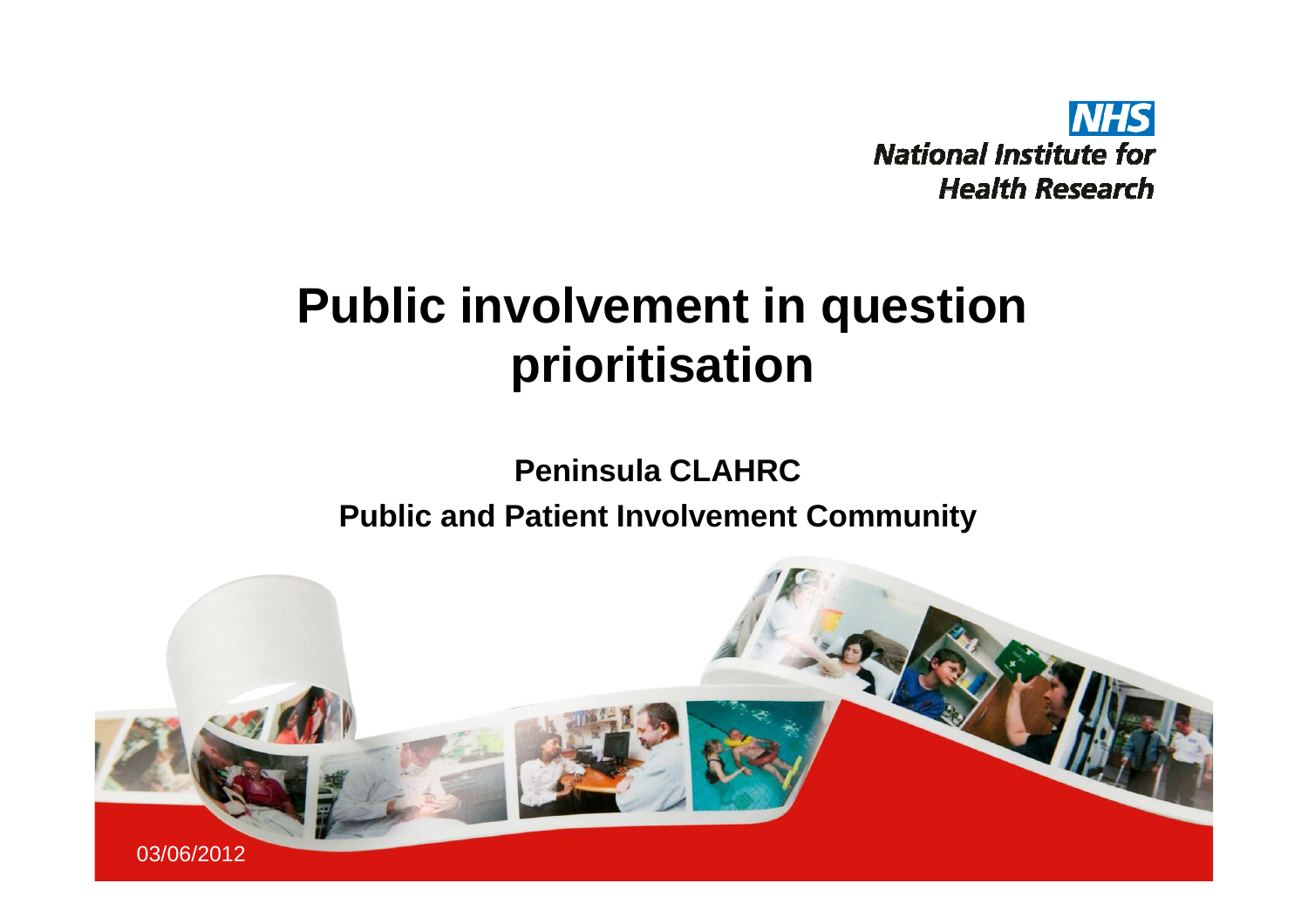## **Principles guiding involvement in PenCLAHRC**

Members of the public, service users and carers should be:

- valued as full and equal members of any research team
- provided with adequate practical support, including access to information, IT facilities and opportunities for training
- be paid and reimbursed at a fair rate for any activities they undertake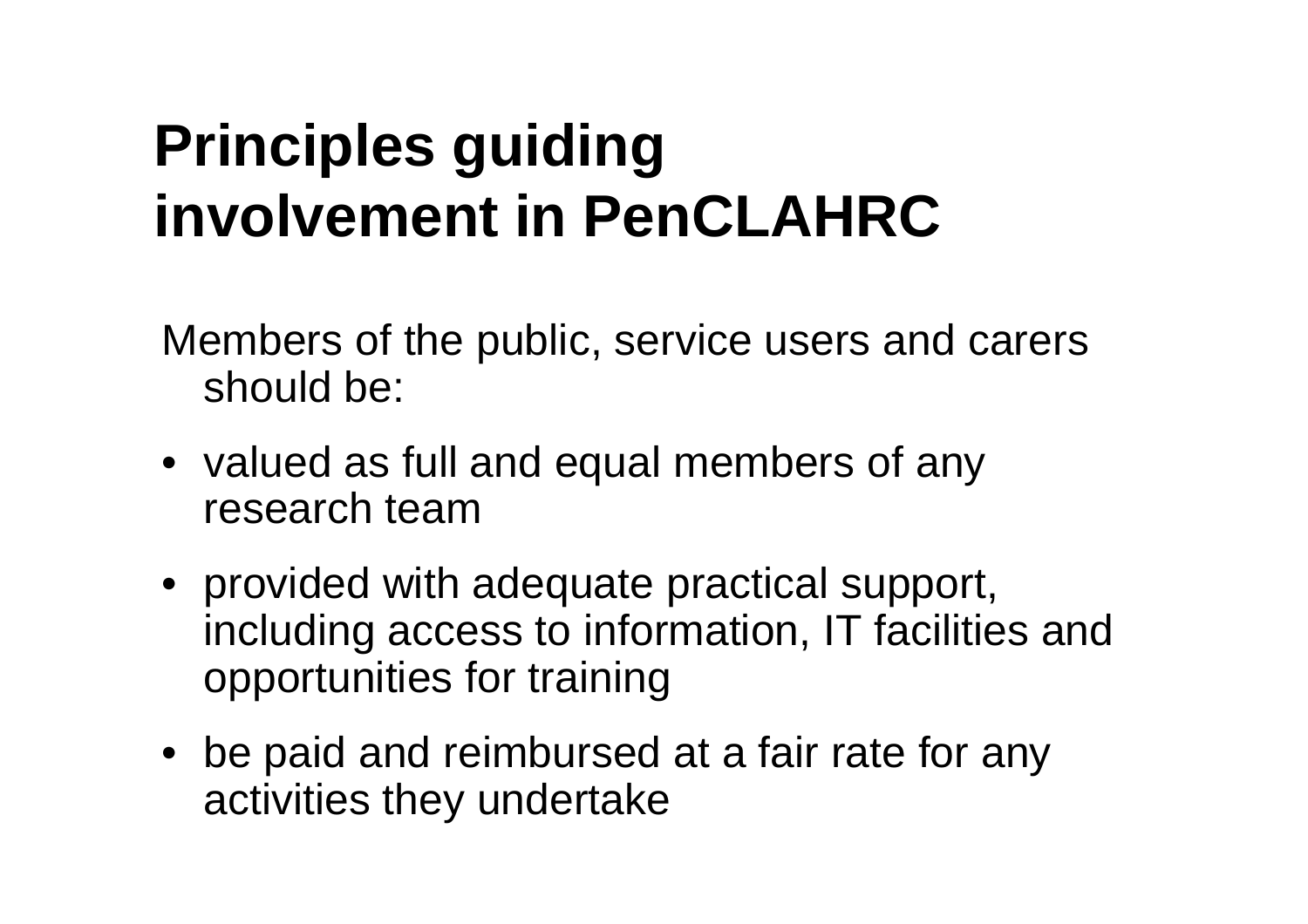## **The Peninsula Public Involvement Group (PenPIG)**

- Patient led advisory group.
- Members of the public, service users and carers.
- Two PenCLAHRC academics
- Meetings are chaired by non academic members in rotation.
- Aims to advise PenCLAHRC on all aspects of user involvement.
- Representation on PenCLAHRC's Management Board
- Representation on stakeholder group which prioritises research projects.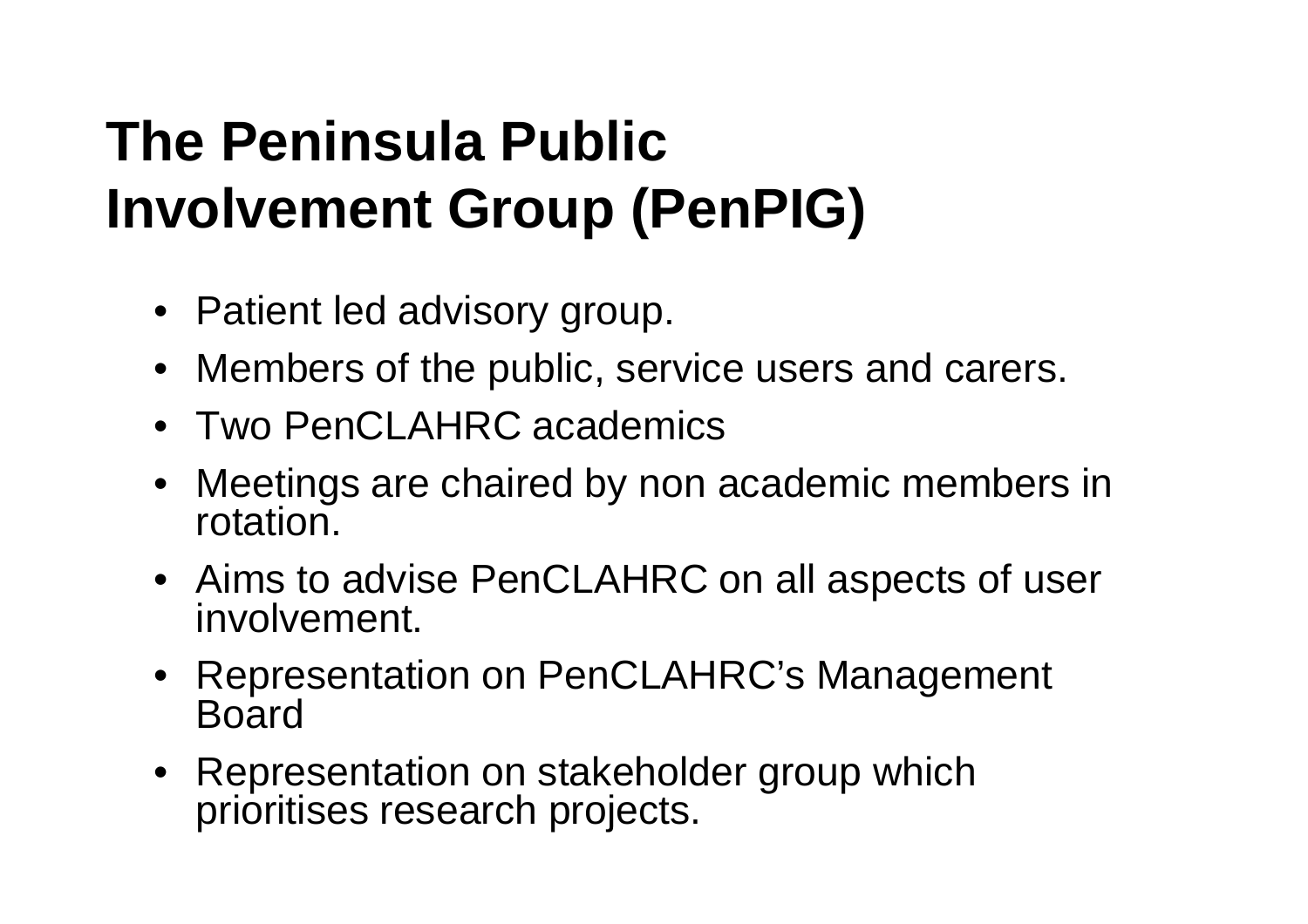![](_page_3_Figure_0.jpeg)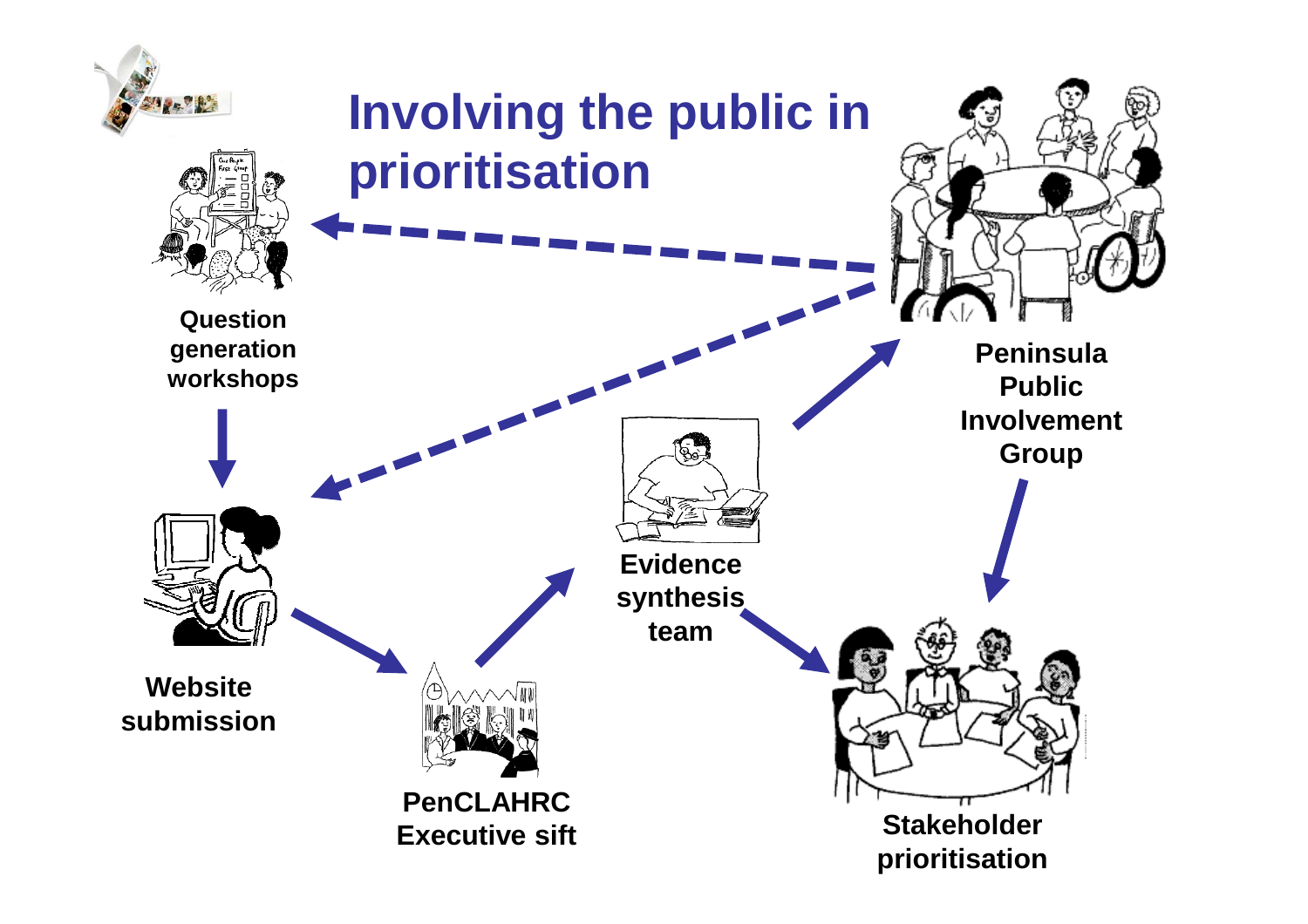## Who submitted the questions prioritised

**NHS National Institute for Health Research** 

![](_page_4_Figure_2.jpeg)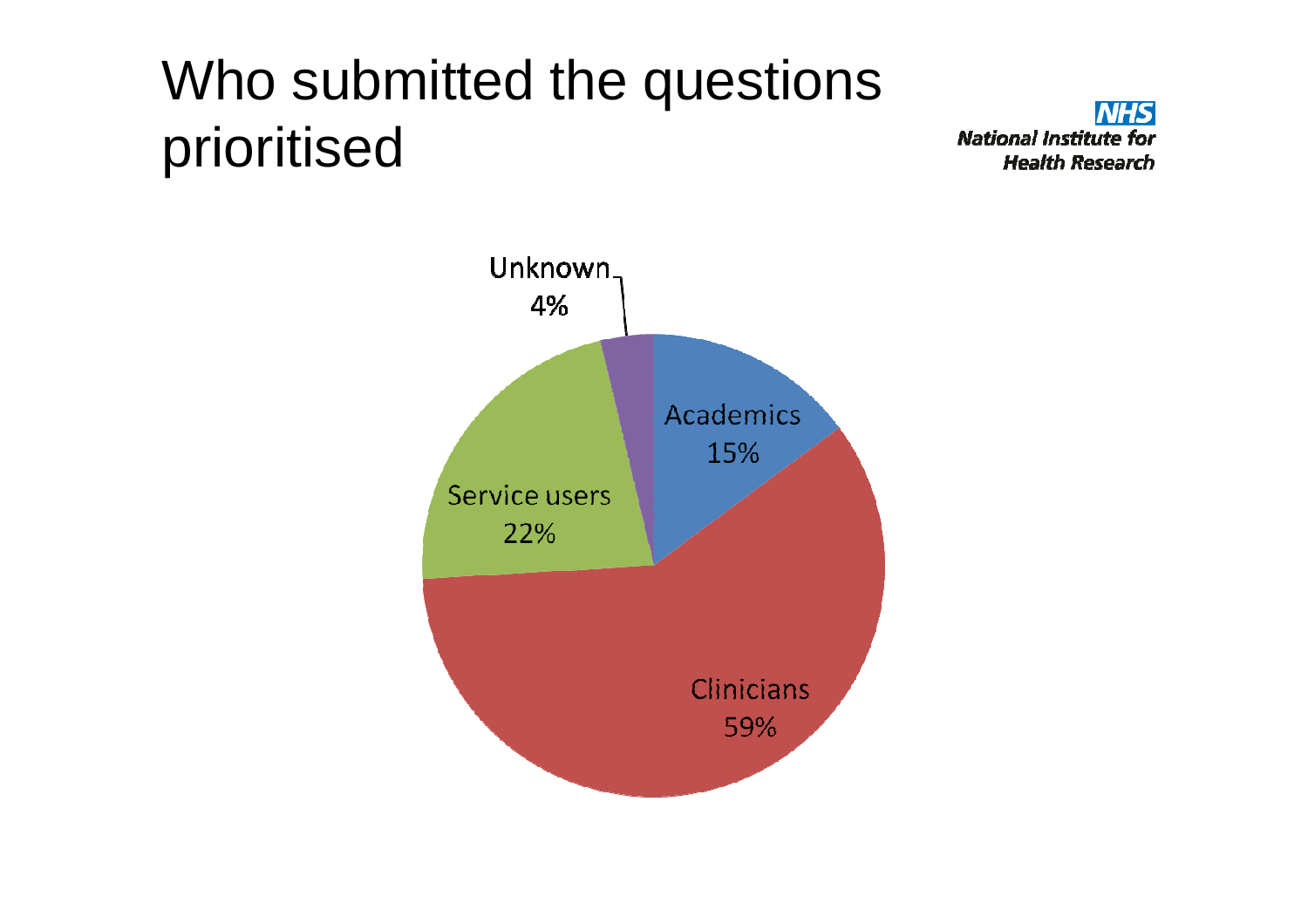# **Barriers**

## • Time

- Technical terms and acronyms
- Confidence
- Techniques
- Processes
- Time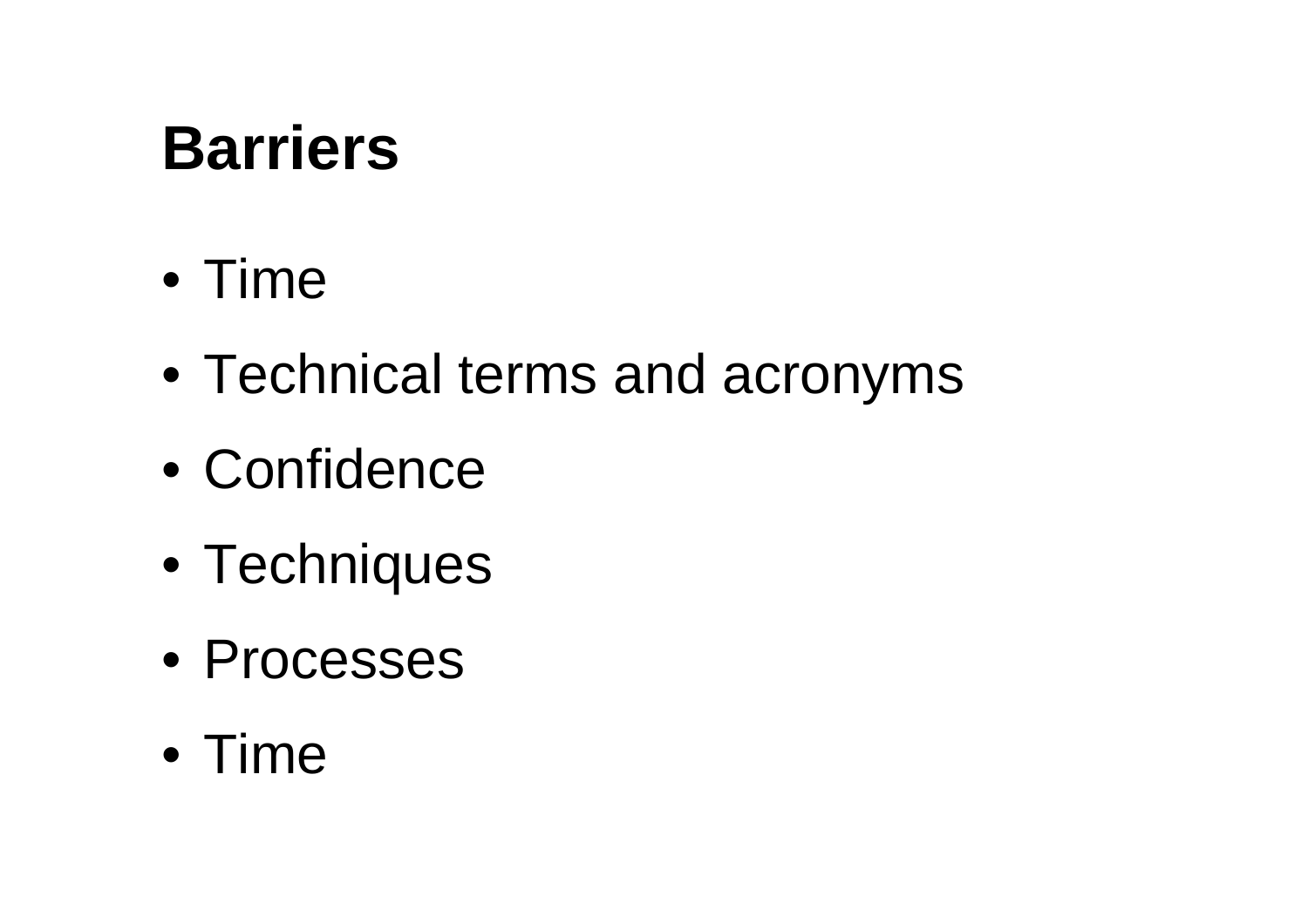## **How we addressed them**

- Feedback to Executive
	- –more time
	- –improved briefings
	- –jargon buster
- Feedback to PenPIG
	- $-$  шам гаргазарга from representatives
	- from Executive
- Developing processes and tools
	- –representation
	- –PICO based assessment form
	- and the state of the safe space for discussion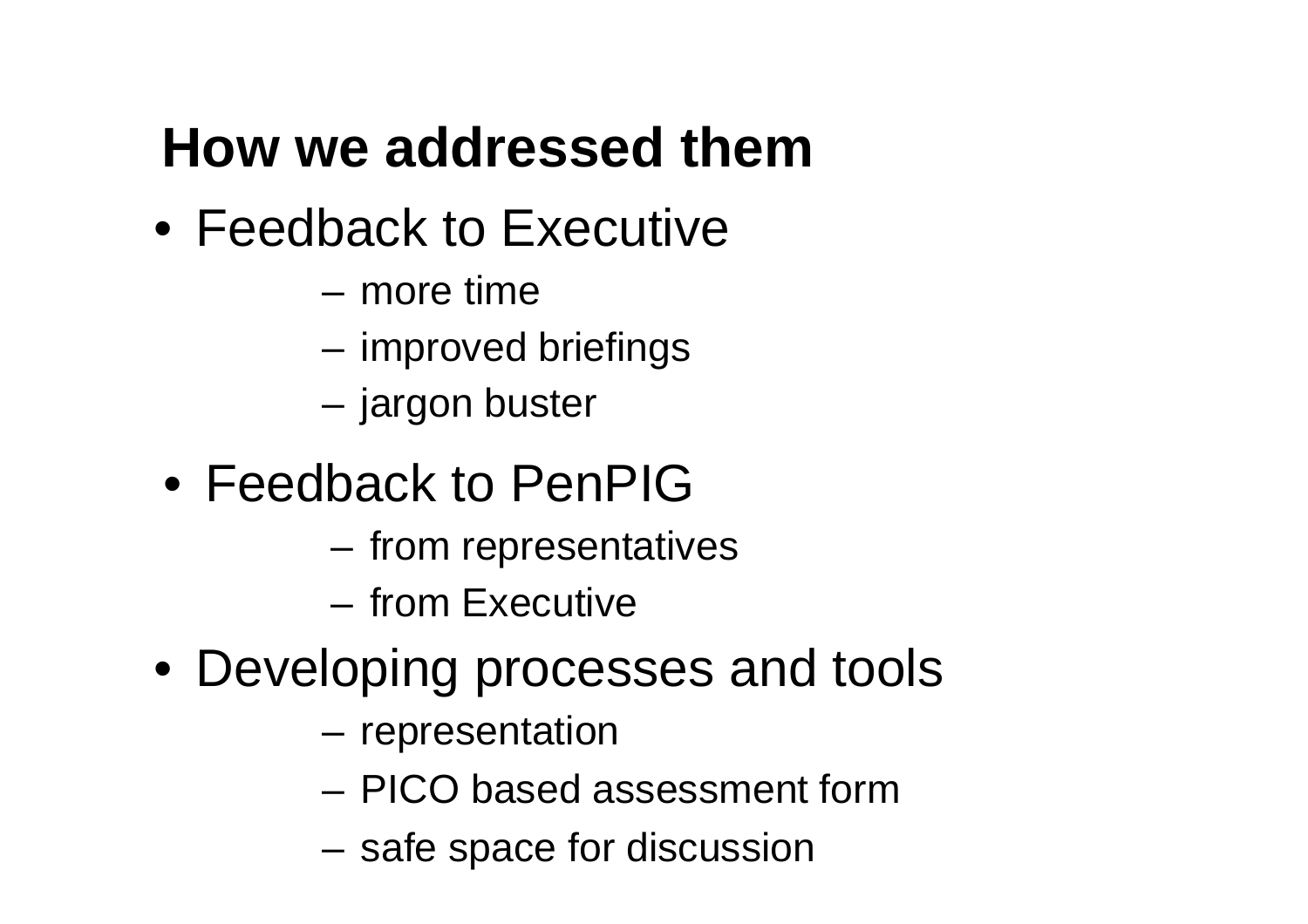### **The evolved process**

- Briefing documents circulated
- Members choose which questions to lead on
- Use PICO template to explain assess questions
- Presentation and discussion of projects
- Vote to construct prioritised list
- Nominate representatives
- Feedback from prioritisation meeting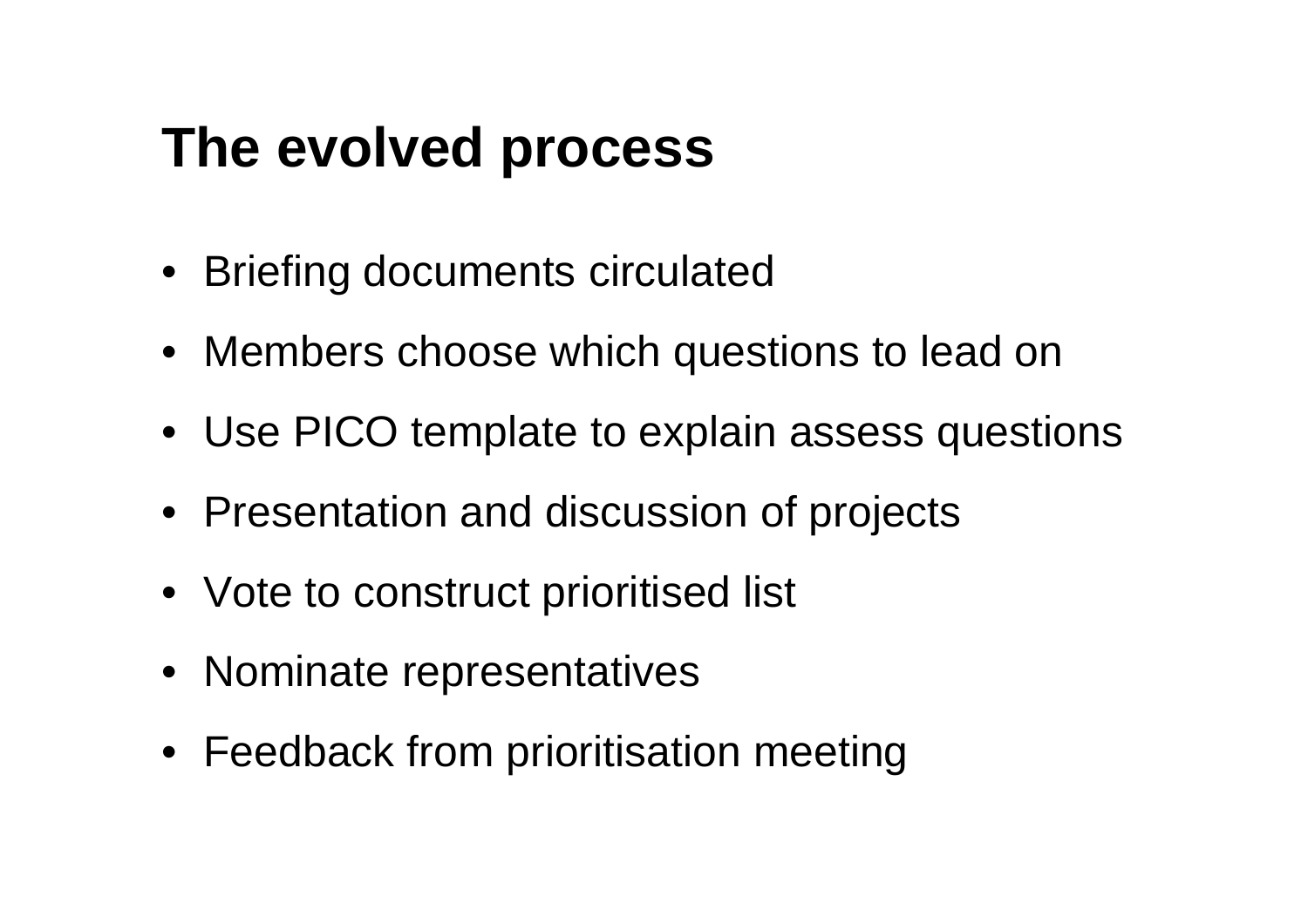## **Experiences of involvement**

- "An equal voice with researchers and clinicians"
- "Not just rubber stamping reports about what other people are doing"
- "As well as contributing to work of the CLAHRC we learn about the issues facing other service users in the Peninsula"
- "Amazing to see the democratic process of prioritisation in practice, and to realise the enormous value of public experience in partaking in this"
- "We all shared personal experiences that highlighted the need for research in the proposed areas, making ourselves vulnerable for the purpose of better research in the future. What an amazing thing!"